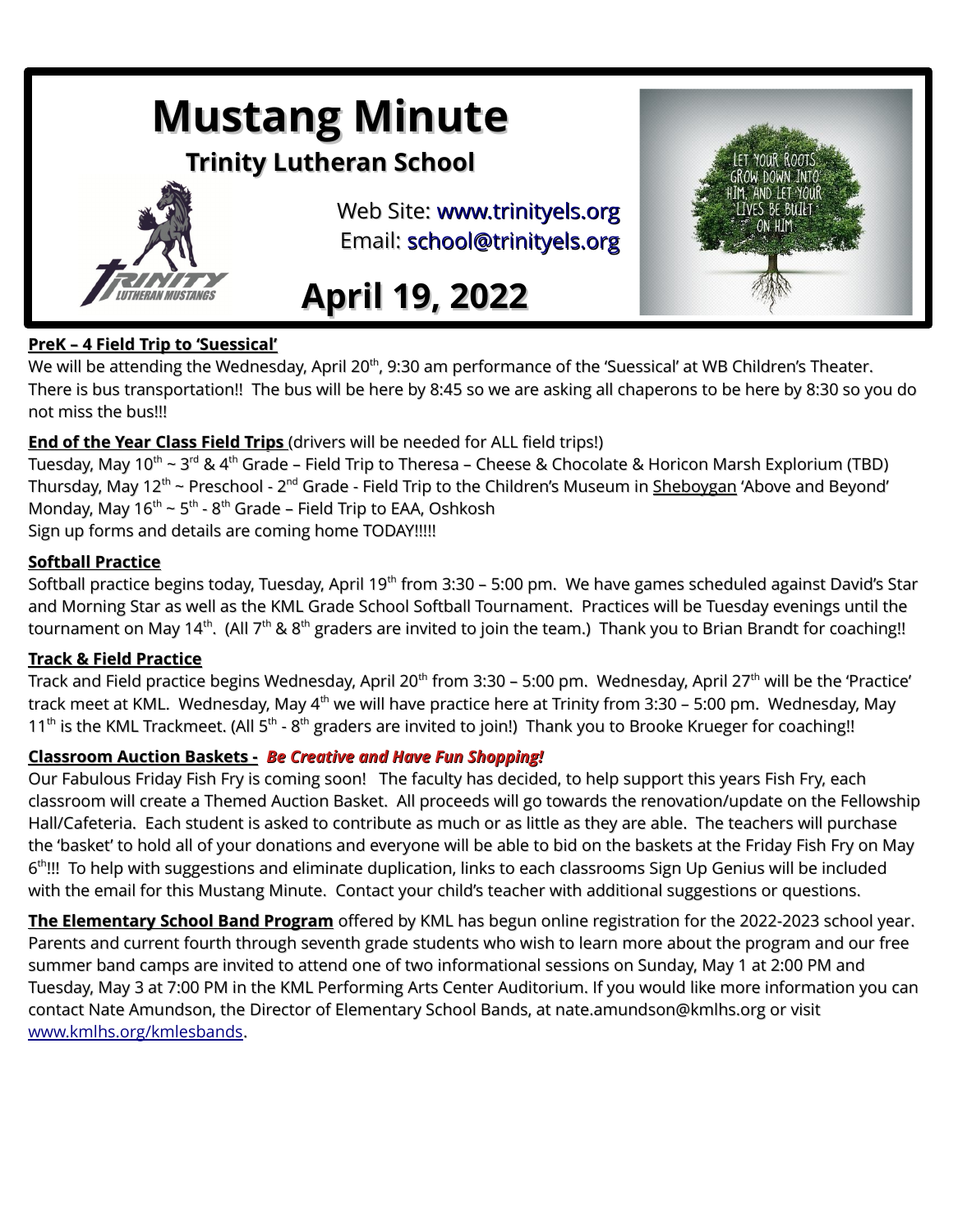#### *Our Week At A Glance ~*

| Tue., 4/19  | 3:30 - 5:00 pm - Softball Practice                                                            |
|-------------|-----------------------------------------------------------------------------------------------|
| Wed., 4/20  | PreK - 4 <sup>th</sup> Grade - WB Children's Theater - Seussical Play (bus leaves at 8:45 am) |
|             | 3:30 - 5:00 pm - Track Practice                                                               |
| Thur., 4/21 | NO Play Zone                                                                                  |
|             | 6:30 pm - Worship Service                                                                     |
| Sun., 4/24  | 8:00 am - Worship Services                                                                    |
|             | 9:15 am - Fellowship Hour, Sunday School & Bible Class                                        |
|             | 10:00 am - Worship Service w/8 <sup>th</sup> Grade Examination                                |

#### *~ Upcoming Dates to Remember ~*



Sun., 5/1 - 8<sup>th</sup> Grade Confirmation @ 10:00 a.m. Worship Service w/ Holy Communion Mon 5/2 - 4:00 pm – Softball Game vs. Good Shepherd @ Riverside Park Fri.,  $5/6$  – 4:30 pm -  $6<sup>th</sup>$  Annual Fabulous Friday Fish Fry Sat., 5/7 – 8:30 am – Trinity Spring Clean Up Day Wed., 5/11 – KML Grade School Track Meet Sat., 5/14 – KML Grade School Softball Tournament Thur., 5/26 – Last Half Day of School – Dismissed at noon - 6:30 pm – Ascension Service w/ 8<sup>th</sup> Graduation Service

#### **Hot Lunch Menu**

Wed., 4/20 – Chicken Patty on a bun, Buttered Noodle, Vegetable, Fruit, Dessert Fri., 4/22 – Meatball Sub, Salad, Fruit, Dessert

Wed., 4/27 – Chicken Tater Tot Casserole, Vegetable, Fruit, Dessert Fri., 4/29 – Beef Stroganoff w/noodles, Vegetable, Fruit, Dessert



*We Are Still Missing Several May Orders!!! Please complete order forms as soon as possible!!*



So many camps to choose from … basketball, volleyball, soccer, football, track & field, softball, wrestling, strength & speed, drama, cooking, chess, STEM, art, robotics, Spanish, estate planning (adults)! Register today at [www.kmlhs.org/camps](https://www.kmlhs.org/camps?fbclid=IwAR0ovRknu-PvapinOvIR-FX91lMgLLeKG-BoDCoXv9rSxepTPHn7Wzj4bvM) to secure your

spot!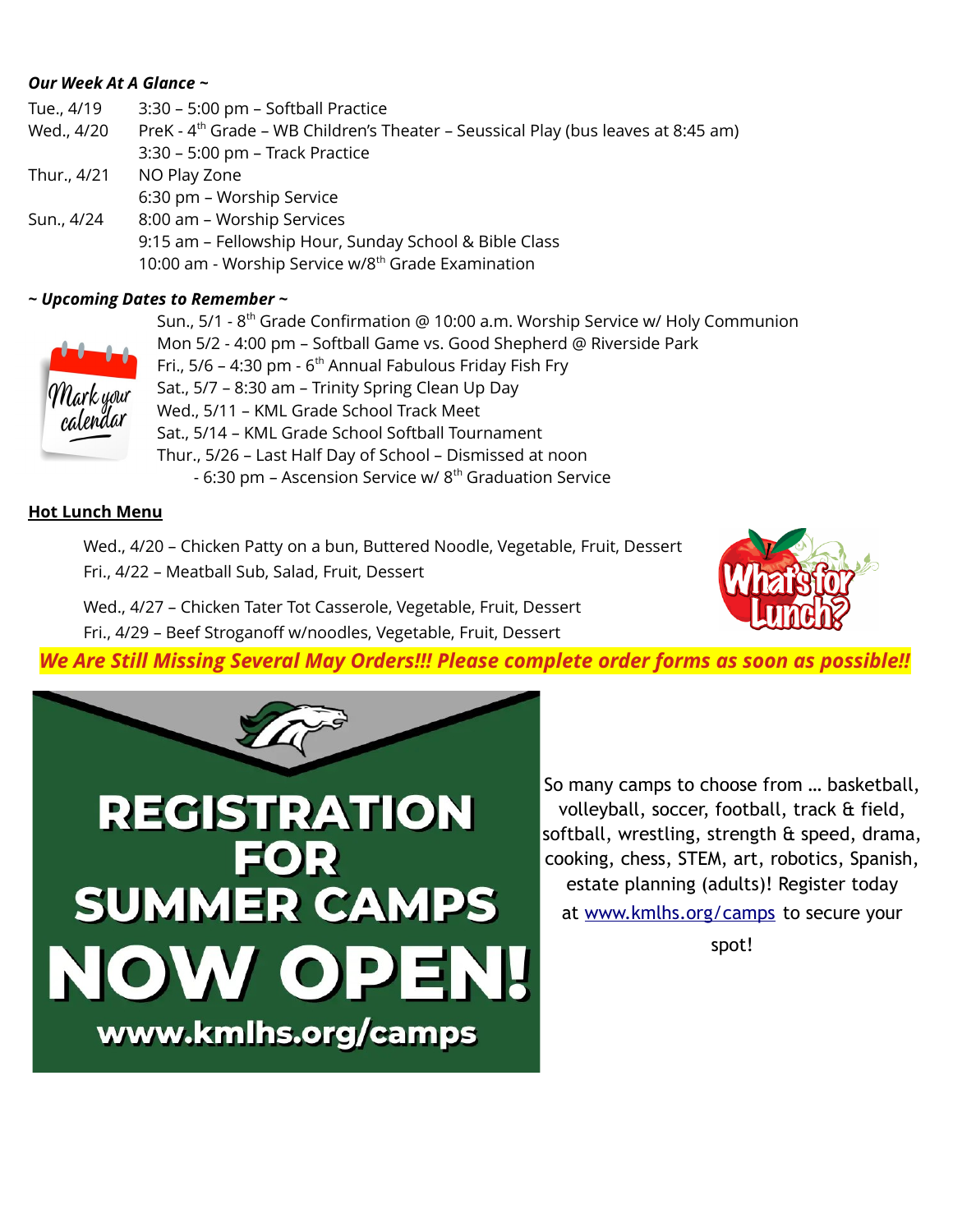

We need your help to pull this off …

- Get the word out!! --- Fliers are available now!! We need everyone to send these to as many people as possible to have this be a huge success. Drive up to go orders will also be available!
- **Desserts!!** --- We will be needing desserts available for sale for those interested after dinner.
- **Volunteers!!** --- Help setting up, taking down and running a couple of the serving stations during the night. We are not looking for people to work a table for the entire night, but hopefully if we have enough people the time commitment will only be an hour or so.
- **Donations!!** ---We are looking at doing a silent auction table (which we will need about a dozen donation items or certificates) and also

If you would like paper copies of the flier, they are available on the church secretaries desk by the school entrance. If you would like to email the flier, contact [secretary@trinityels.org](mailto:secretary@trinityels.org) and we will forward you a pdf of the digital flier.

## *This should be really fun and we hope you can help!*